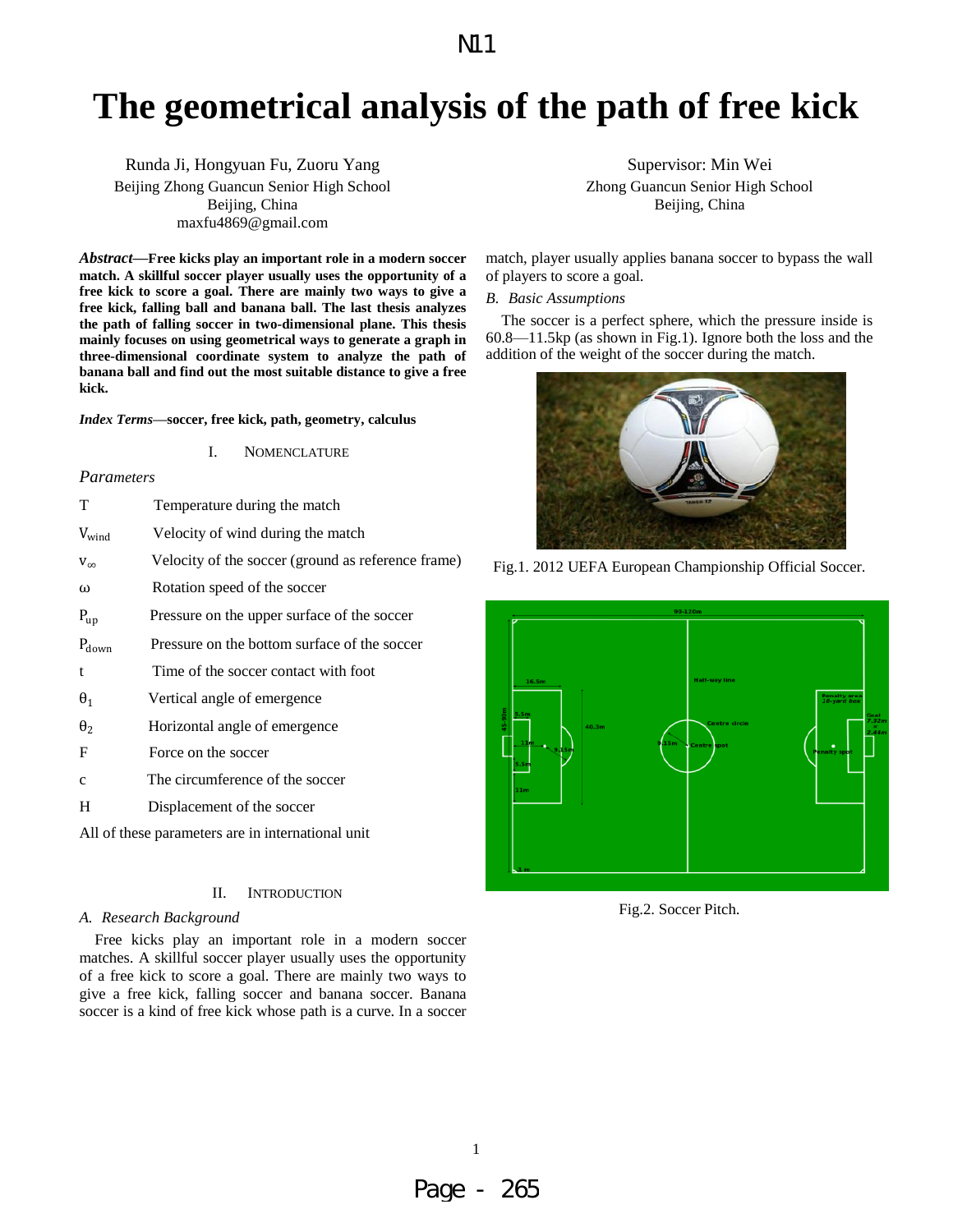

Fig.3. Goal.

Because of the influence of the weather, we make these assumptions:

- 1. T=20℃
- 2. Velocity of the wind is constantly 0 m/s
- 3. Moisture of the air does not influence the weight of the soccer
- 4. Characteristics of the soccer are constant
- 5. The soccer does not touch the ground before entering the goal
- 6. Shape of the soccer does not change
- 7. Diameter of the soccer is d=0.30m
- 8. Weight of the soccer is M=0.45kg

III. MODEL AND ANALYSIS

## *A. Basic Calculation*

Assume the player kick the soccer with a force F=450N; analyze this force in a three-dimensional coordinate system as shown in Fig.4.



Fig.4. Three-dimensional coordinate system.

In this three-dimensional coordinate system, F is in the XOY coordinate plane, the angle  $\theta$  between F and y-axis is 2 $\degree$ ,

the angle between XOY coordinate plane and ground is 30°.

$$
\left|\overrightarrow{F_y}\right| = \left|\overrightarrow{F}\right|\cos\theta \approx 450N,\tag{1}
$$

$$
\left|\overrightarrow{F_x}\right| = \left|\overrightarrow{F}\right| \sin \theta \approx 16N,\tag{2}
$$

$$
\overrightarrow{|F_{net}|} = m \frac{\overrightarrow{|\Delta v|}}{\Delta t},\tag{3}
$$

$$
\overrightarrow{|v_{\infty}|} = \frac{\overrightarrow{|F|}t}{m},\tag{4}
$$

$$
\frac{1}{|G|} = \sum m r^2 \omega,
$$
\n(5)

$$
\overrightarrow{|G|} = \int_0^{\pi} M_{\text{soccer}} (R \sin \theta)^2 \omega \, d\theta, \tag{6}
$$

$$
\overrightarrow{|F|}t = \frac{\pi}{2}M_{\text{soccer}} \omega R^2 \ . \tag{7}
$$

Because the net force applied to an object is equal to the rate of change of momentum (3), the formula (3) can be written as (4). So the magnitude of  $v_{\infty}$  is approximately 20. This is the radial velocity of the soccer. Then according to the definition (5) of angular momentum, the angular momentum of the soccer during its movement can be presented by (6), which can be written as (7). So the magnitude of the angular velocity of the soccer during its movement is approximately 20.

*B. Air Resistance* 

$$
Re = \frac{\rho V d}{v},\tag{8}
$$

$$
\overline{|F_1|} = \frac{1}{2} \rho \overline{|V_{\infty}|^2} A C_d \tag{9}
$$

When analyzing the path of banana ball, air resistance is an important factor to consider. Air is one kind of fluids. In fluid dynamics, there are mainly two kinds of air resistances, viscous drag and pressure drag. The number Re is a dimensionless parameter that determines the behavior and characteristics of viscous flow patterns. It is defined by (8), where  $\rho$  is fluid density, V is stream velocity, d is a characteristic length scale (in this case is the diameter of the soccer), and v is fluid viscosity. For values of Re less than 2000, the dye streak remains smooth and undisturbed-that is, laminar flow resulted. The air resistance is mainly viscous drag. For Re greater than 3000, the dye streak seems to burst into turbulence and fill the whole tube with color.

| Temperature $(\mathcal{C})$ | $v*10^5$ $(m^2/s)$ |
|-----------------------------|--------------------|
|                             | 13.20              |
| 20                          | 15.00              |
| 40                          | 16.90              |
| 60                          | 18.80              |
| 80                          | 20.90              |
| 100                         | 23.00              |
| 120                         | 25.20              |
| 140                         | 27.40              |

Fig.5. The relationship between temperature and the viscosity of air.

From Fig.5 we note that when the temperature is 20℃ the viscosity of air is 15.00\*10<sup>-5</sup>. V equals to  $v_{\infty}$ . So in this case, the number Re is approximately  $3*10^5$ .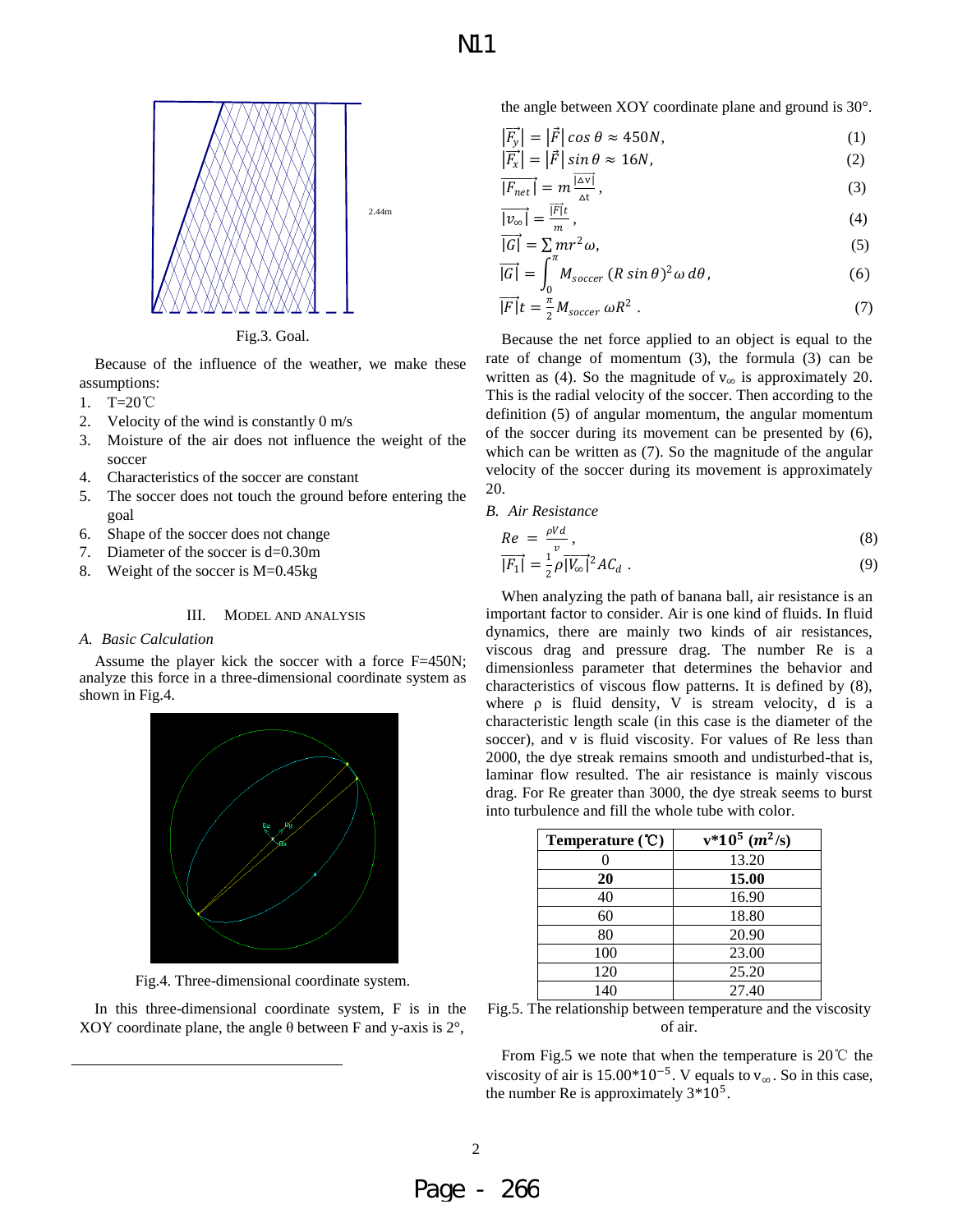

Fig.6. The curve of relationship between resistance constant  $(C_d)$  of soccer and disk and Reynolds number.

From Fig.6 we note that when the number Re is about  $3*10^5$ , the resistance constant  $(C_d)$  is nearly 0.2. A is the front face area of the soccer. So the pressure drag can be expressed as  $F_1 \approx 9.118 \times 10^{-3} V_{\infty}^2$ , the relationship between the magnitudes of  $F_1$  and  $V_\infty^2$  is direct proportion. So the magnitude of acceleration  $a_1$  is approximately  $0.020V_\infty^2$ . Because the direction of acceleration  $a_1$  is opposite to the direction of its velocity, the velocity of the soccer tends to decrease.

## *C. Vertical Force*

The axis of the rotation of the soccer passes the center of the soccer and is perpendicular to the direction of the velocity of the soccer. When the soccer is rotating, due to the velocity of the surface of the soccer, the velocity of air around the soccer is different. According to the equation in Bernoulli's theorem, if velocity rises at a given elevation, pressure must fall. In this case, because the velocity of air is greater on the right side of the soccer, the pressure on the right side of the soccer is less than on the left side, so the path of the soccer tends to slightly move to right.

To analyze the vertical force acting on the soccer, we apply the idea of differentiation and divide the soccer into infinite small aspects as in Fig.7.



Fig.7. Diagrammatic Sketch of the division of the soccer.

Establish grid in gambit as Fig.8. Each cell in the grid is the unit of iteration. Use Fluent to iteration from left of the grid to the right.



Fig.8. Gambit.

Define the boundary condition  $v=20$ m/s, and the outcome of iteration is as Fig.9 and Fig 10.



Fig.9. Distribution of static pressure around the soccer.







Fig.11. Magnified of distribution of the velocity of air around the soccer.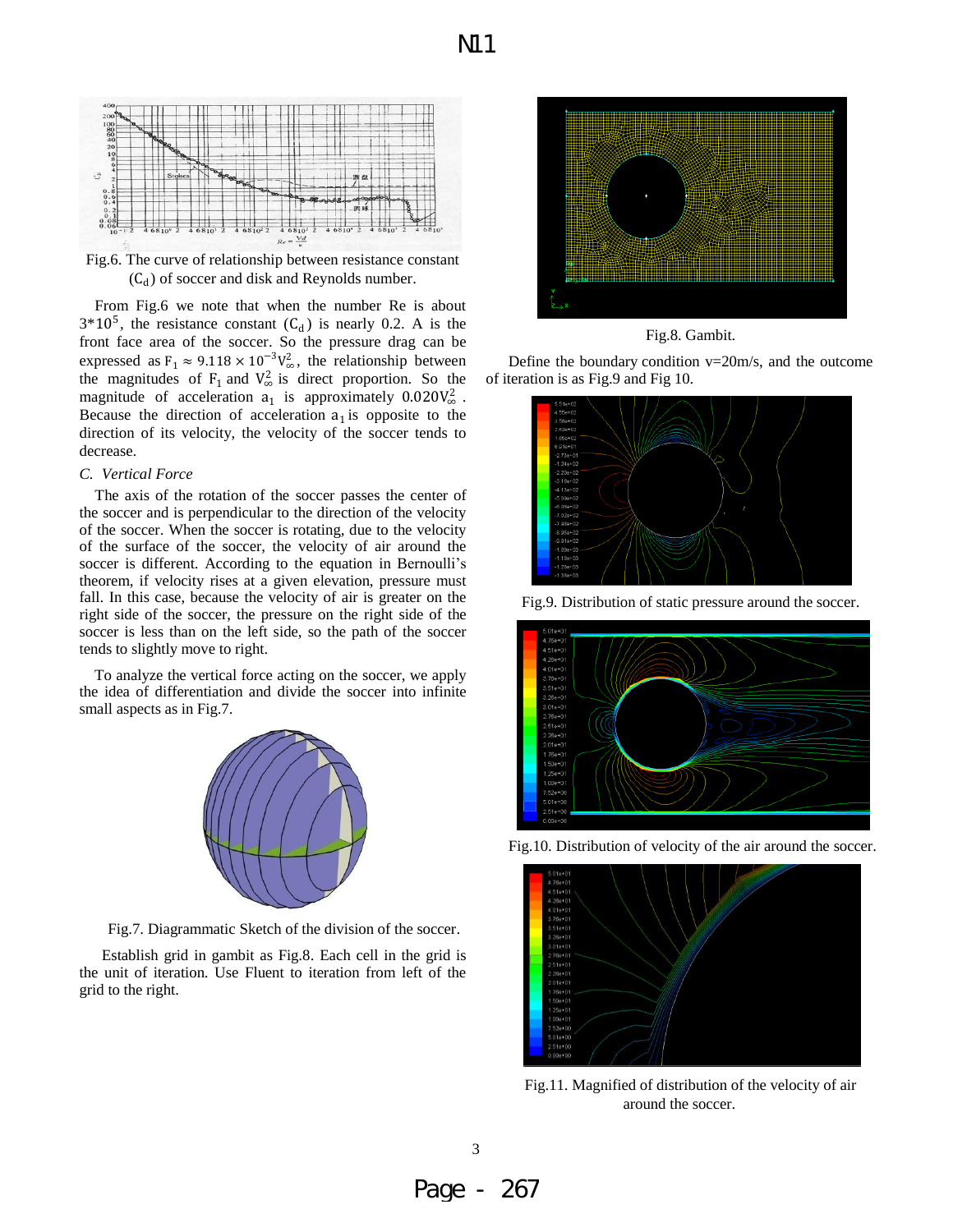Find the relationship between V and θ. Connect the dot that has a distinct velocity and the center of the ball. The angle between that line and the radius of the ball is  $\theta$ . It is shown in Fig.12.



Fig.12. Diagrammatic sketch of angle θ.

When the velocity of the soccer is  $20m/s$ ,  $\theta - v_\theta$  data is in Appendix [A]. Then define  $C_p = \frac{P - P_{\infty}}{\frac{1}{2}\rho v_{\infty}^2} = 1 - (\frac{v_{\theta}}{v_{\infty}})$  $\frac{v_{\theta}}{v_{\infty}}$ )<sup>2</sup>, use C++ to program and calculate. The code is in Appendix [B]. The outcome data is in Appendix [C]. Enter these data into Matlab; the graph generated is as Fig.13.



## Fig.13. The graph of  $\theta - C_{p\theta}$ .

$$
\overline{|v_{\theta}|} = \overline{|v_{\infty}|} \sqrt{1 - C_{p\theta}} \tag{10}
$$

$$
P + \frac{1}{2}\rho \overline{|v|^2} = constant , \qquad (11)
$$

$$
P_{up\theta} = P_0 + \frac{1}{2}\rho(\overrightarrow{|\nu_\theta|} + \omega r)^2, \qquad (12)
$$

$$
P_{down\theta} = P_0 + \frac{1}{2}\rho(\overrightarrow{|\nu_{\theta}|} - \omega r)^2 , \qquad (13)
$$

$$
\Delta P_{\theta} = \frac{1}{2} \rho \left[ \left( \overline{|v_{\theta}|} + \omega r \right)^2 + \left( \overline{|v_{\theta}|} - \omega r \right)^2 \right], \qquad (14)
$$

$$
\Delta P_{\theta x} = \frac{1}{2} \rho \left[ \left( \overrightarrow{v_{\theta}} + \omega r \right)^2 + \left( \overrightarrow{v_{\theta}} - \omega r \right)^2 \right] \sin \theta , \quad (15)
$$

$$
\overrightarrow{|F_2|} = 2S \iint_D 2\rho \overrightarrow{|v_\theta|} \omega r \sin \theta \, dr d\theta \quad , \tag{16}
$$

$$
\overline{|F_2|} = 4\pi R^2 \rho \omega \overline{|v_{\infty}|}
$$
  

$$
\sum_{r=0}^{1500} \sum_{\theta=0}^{180} \sqrt{1 - C_{p\theta}} \frac{r}{10000} \sin \theta \Delta \frac{r}{10000} \Delta \theta.
$$
 (17)

Because  $C_{p\theta}$  and the radius of the soccer r are not correlated,  $v_{\infty}$  is constant, so  $v_{\theta}$  can be expressed in terms of (10). Applying the Bernoulli's theorem, pressure on the top of the soccer can be expressed in terms of (12), and pressure on the bottom of the soccer can be expressed in terms of (13). Subtracting (13) from (12) gives the difference of pressure between two dots on the top and bottom surfaces of the soccer (14), so the difference of pressure on x-axis can be expressed in terms of (15). Apply the idea of integration to calculate the vertical force. In the domain  $D: \theta \in (0, \pi)$ ,  $r \in$  $(0,0.15)$ , integrate each difference of pressure between the dots on the top and bottom to get the whole difference of pressure between the top surface and bottom surface. So the vertical force can be expressed as (16), which can be written as (17). Because this equation is too complicated to calculate, we program by  $C++$  to calculate

$$
\sum_{r=0}^{\text{PUS}_2(180)} \sum_{\theta=0}^{\text{1500 180}} \sqrt{1 - C_{\text{p}} \theta} \frac{r}{10000} \sin \theta \Delta \frac{r}{10000} \Delta \theta.
$$
  
Assume that  $\Delta \frac{r}{10000} = 0.0001$ ,  $\Delta \theta = 1$ , and  $\int_{1}^{b} f(x) = \sum_{i=1}^{n} f(\xi_i)(x_i - x_{i-1})$ ,

the code of  $C++$  is in Appendix [D]. After we get the approximate magnitude of it, we substitute it into (17), and then we obtain vertical force  $\overline{F_2} \approx 0.284466438 \overline{v_\infty}$ ,  $\overrightarrow{\text{so} \mid \text{a}_2 \mid} \approx 0.632 \overrightarrow{\text{v}_\infty}.$ 

### IV. TRAJECTORY OF THE SOCCER

*A. Function & Equations* 

$$
f(x, y, z, t) = 0,
$$
  
\n
$$
\vec{v} = \left(\frac{\partial x}{\partial t}, \frac{\partial y}{\partial t}, \frac{\partial z}{\partial t}\right),
$$
\n(18)

$$
\overline{a_1}
$$

$$
=\frac{9.362\times10^{-3}\left(\frac{\partial^2 x}{\partial t^2}+\frac{\partial^2 y}{\partial t^2}+\frac{\partial^2 z}{\partial t^2}\right)}{\sqrt{\frac{\partial^2 x}{\partial t^2}+\frac{\partial^2 y}{\partial t^2}+\frac{\partial^2 z}{\partial t^2}}} \left(-\frac{\partial x}{\partial t},-\frac{\partial y}{\partial t},-\frac{\partial z}{\partial t}\right), (20)
$$

$$
\overrightarrow{a_2} = \frac{0.632\sqrt{\frac{\partial^2 x}{\partial t^2} + \frac{\partial^2 y}{\partial t^2} + \frac{\partial^2 z}{\partial t^2}}}{\sqrt{\frac{\partial^2 x}{\partial t^2} + \frac{\partial^2 y}{\partial t^2}}} \left(\frac{\partial y}{\partial t}, -\frac{\partial x}{\partial t}, 0\right),\tag{21}
$$

$$
\vec{g} = (0, 0, -10),\tag{22}
$$

$$
\vec{a} = \frac{\partial x}{\partial t^2} + \frac{\partial y}{\partial t^2} + \frac{\partial z}{\partial t^2} = \overrightarrow{a_1} + \overrightarrow{a_2} + \vec{g} \,,\tag{23}
$$

$$
\begin{cases}\nx = f(t) \\
y = g(t), \begin{cases}\nv_x = f'(t) \\
v_y = g'(t), \begin{cases}\na_y = g''(t) \\
a_y = g''(t), \end{cases} \\
z = h(t) \begin{cases}\nv_z = h'(t) \\
a_z = h''(t)\n\end{cases}\n\end{cases}
$$
\n(24)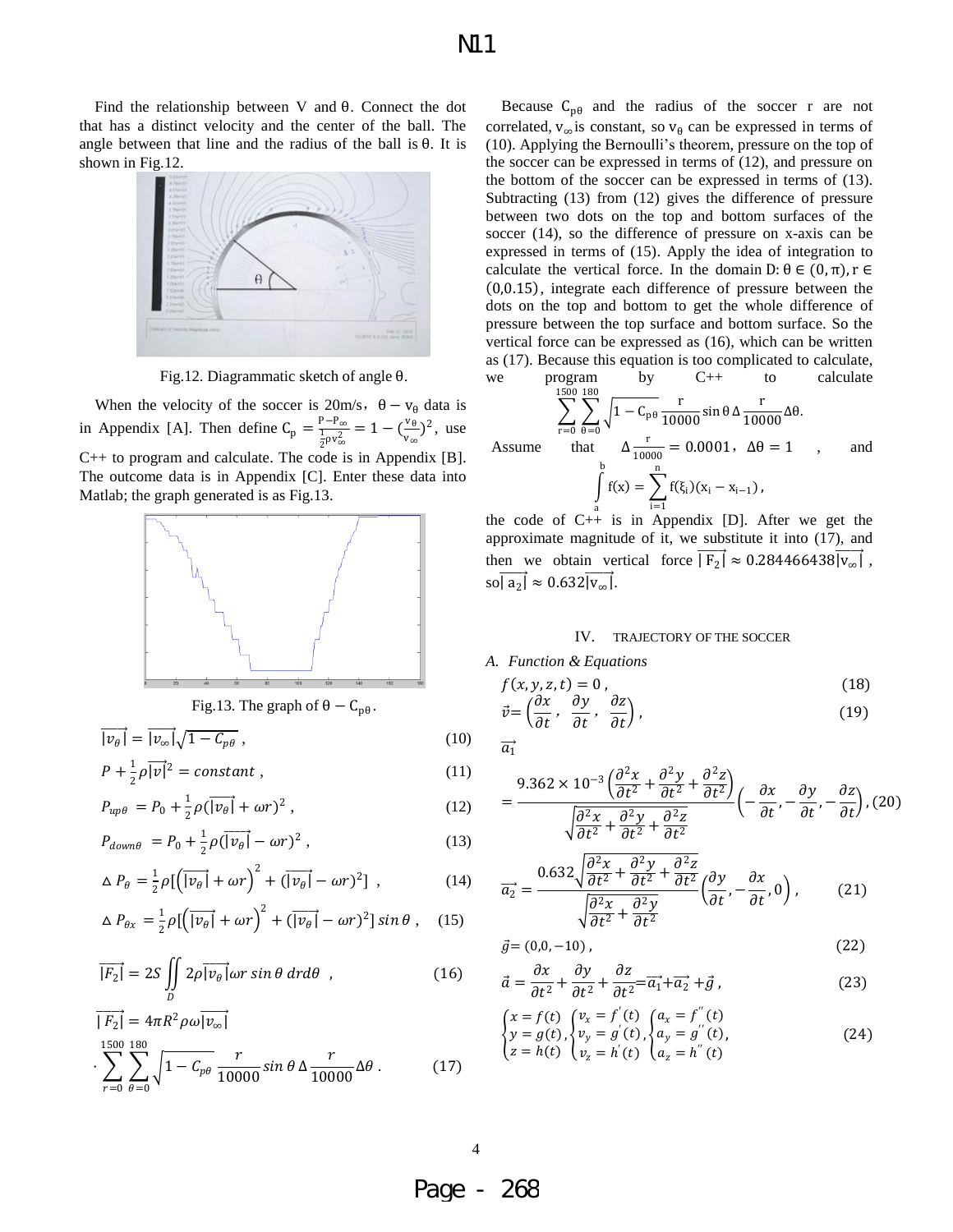$$
\begin{cases}\nf''(t) = \frac{0.632g'(t)}{\sqrt{(f'(t))^2 + (g'(t))^2}} - \frac{9.362 \times 10^{-3} (f'(t))^2}{\sqrt{(f'(t))^2 + (g'(t))^2 + (h'(t))^2}} \\
g''(t) = -\frac{0.632f'(t)}{\sqrt{(f'(t))^2 + (g'(t))^2}} - \frac{9.362 \times 10^{-3} (g'(t))^2}{\sqrt{(f'(t))^2 + (g'(t))^2 + (h'(t))^2}} \\
h''(t) = -\frac{9.362 \times 10^{-3} (h'(t))^2}{\sqrt{(f'(t))^2 + (g'(t))^2 + (h'(t))^2}} - 10, \\
\text{diam } f(t + \delta t) = f(x) + f'(t)\delta t, \quad f(0) = 0,\n\end{cases} (25)
$$

$$
\begin{cases} \lim_{\delta t \to 0} f(t + \delta t) = f(x) + f'(t)\delta t, & f(0) = 0, \\ \lim_{\delta t \to 0} g(t + \delta t) = g(x) + g'(t)\delta t, & g(0) = 0. \end{cases}
$$
 (26)

$$
\begin{cases} \lim_{\delta t \to 0} g(t + \delta t) = g(x) + g'(t)\delta t, g(0) = 0, \\ \lim_{\delta t \to 0} h(t + \delta t) = h(x) + h'(t)\delta t, h(0) = 0, \end{cases}
$$
 (26)

$$
\begin{cases}\n\lim_{\delta t \to 0} f'(t + \delta t) = f'(x) + f''(t)\delta t, f'(0) = 0, \\
\lim_{\delta t \to 0} g'(t + \delta t) = g'(x) + g''(t)\delta t, g'(0) = 10\sqrt{3}, \\
\lim_{\delta t \to 0} h'(t + \delta t) = h'(x) + h''(t)\delta t, h'(0) = 10.\n\end{cases}
$$
\n(27)

The movement of the soccer is a movement with velocity and accelerator affect each other continuously, so we need the idea of differentiation. Divide the time of this movement into infinite small parts, so during each of these instants, the change of velocity and accelerator is approximately zero. Appling basic rules of projectile motion, we can work out the instantaneous acceleration and instantaneous velocity of the soccer in every instant. Thus, a graph can be generated from all the data we get.

Apply differential-algebraic equation to express the relationship (18) between the position of the soccer and time. Use x, y, and z to represent the location of the soccer in threedimensional coordinate system, and t represents the time. Combination of (18)-(23) yields a system of partial differential equations. In order to reach the solution of this complicated system of equations, we transform this system of partial differential equations into parametric equations by substituting x, y, and z through (24). The equations can be written as (25)- (27). To solve the system of equations through  $C++$ programming, we assume that the change of time  $\delta t = 0.01$ s, which means in  $\delta t = 0.01s$ , the soccer is in uniform rectilinear motion  $(C++ \text{ code is in Appendix } [E])$ . Calculate by programming, there are many sets of solutions (solutions are in Appendix [F]), which represent the different locations the soccer is in during the movement. Enter these data into Matlab, and then a graph of the trajectory of the soccer is generated as Fig.14.



Fig.14. The trajectory of the soccer.

| X       | Y       | Z       |
|---------|---------|---------|
| 8.46431 | 17.4701 | 2.65175 |
| 8.55762 | 17.535  | 2.59916 |
| 8.65114 | 17.5991 | 2.54573 |
| 8.74487 | 17.6624 | 2.49145 |
| 8.83882 | 17.7249 | 2.43633 |
| 8.93296 | 17.7865 | 2.38037 |
| 9.02731 | 17.8474 | 2.32357 |
| 9.12185 | 17.9074 | 2.26593 |
| 9.21658 | 17.9666 | 2.20745 |

Fig.15. Part of data from Appendix [F].

The height of the goalpost is about 2.44 meters, from Fig.15 we find the value of x and y when the value of z is approximately 2.44. The displacement of the soccer  $H =$  $\sqrt{x^2 + y^2}$ . So the displacement of the soccer is approximately 19.8m. However, because the strides of different players are different, so players need to adjust their steps before shooting. After doing a research about the strides of players, we assume that the step of the player is 1m. So the most suitable distance to shoot is about  $19.8 \pm 1$ m. Assuming the top left corner is the center of a circle, 18.8m and 20.8m are radius draw two circles. Then assume the top right corner is the center of a circle, 18.8m and 20.8 are radius draw two circles as in Fig.16.



Fig.16. Diagrammatic sketch of the best area to shoot.

The white area in Fig.16 is the area where the arcs cross. In this area, with right amount of force, player can score a goal by shooting towards either the top left corner or the top right corner of the goalpost. It is much more difficult for the goal keeper to stop the soccer. So the white area is the most suitable area to shoot.

In this thesis, we combine the theory of fluid dynamics and two fundamental operations of calculus, differentiation and integration. We also apply methods of modeling, partial differential equation, and iterated function. We analyze the motion and trajectory of soccer. The analysis of soccer's path is almost the same with the trajectory analysis of bullet and other projectile motions, which requires various mathematical and physical knowledge. This knowledge and analysis can be applied to both military affairs and criminal investigation.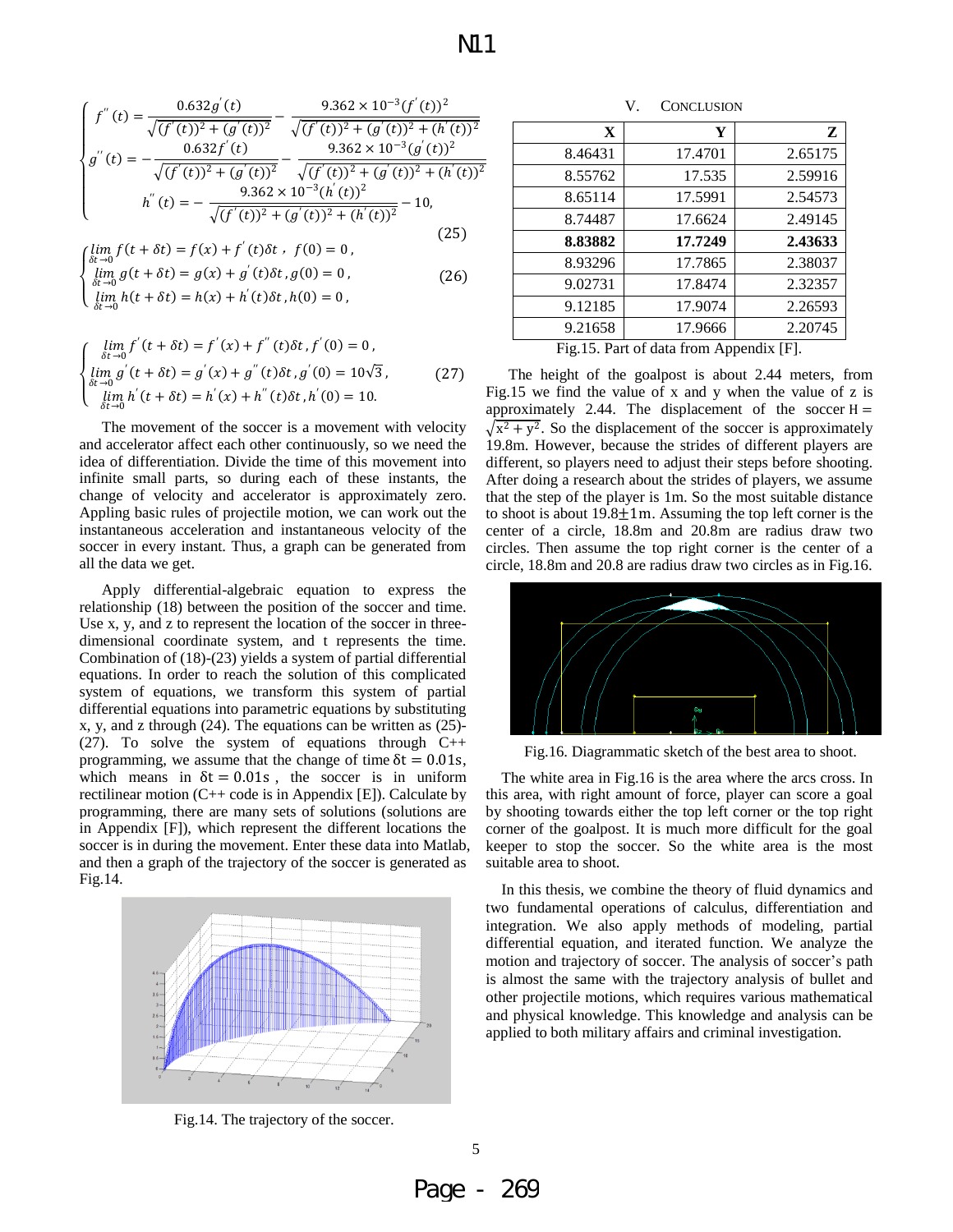### VI. VERIFICATION OF CONCLUSION



Fig. 17 Distribution of the ratio of goals.

To verify the result, we obtain data from the official website of UEFA. (Original data are in Appendix [G]) The data include all of the goals in the soccer matches in recent years and the distance of the goals. From the data we reach the rate of scoring goals in different distances from the goalpost. By using  $C_{++}$ , we processed the data  $(C_{++}$  code is in Appendix [H]), and generate a graph by Matlab as Fig.17. From Fig. 17 we note that the area where the rate of scoring goals is the highest almost overlaps the white area in our conclusion, so our result is credible and applicable to real life.

## VII. FUTURE RESEARCH

In this thesis we assume that the force that a player kicks the soccer with is constant. However, in real life, the magnitude of that force should be a range. Thus the trajectory of the soccer should be a system of curves, and the displacement of the soccer should be an equation about the force. In the future research we will endeavor to solve this problem.

In fluid dynamics, a Kármán vortex street is a repeating pattern of swirling vortices caused by the unsteady separation of flow of a fluid around blunt bodies as shown in Fig.18.



Fig.18. Kármán vortex street.

A vortex street will only form at a certain range of flow velocities, specified by a range of Reynolds numbers. Vortex Street can be created by steady winds blowing past smokestacks, transmission line. The street gives rise to oscillating lateral forces on the shedding body. This will obviously influence the motion of the soccer. So in the future we will also do a research about it.

## ACKNOWLEDGMENT

The authors gratefully acknowledge the contributions of Mrs. Min Wei and Mrs. Fengyi Pan, who help us in the basic preparation of the thesis and calculation.

#### **REFERENCES**

[1]Haoqiang Tan, "C++ Program Design," (2nd ed.) Beijing: Tsinghua University Press, pp. 60-180.

[2]Sybil P.Parker, "McGraw-Hill Encyclopedia of Physics," in *Hardcover*, (2nd ed.) New York: McGraw-Hill, January 1993, pp. 654-700.

[3]Shuangshuang Ting, "Teaching Material Analysis of University: Calculus," (1st ed.) Beijing: China Ocean University Press, August 2011, pp. 30-80.

[4]Yingchuan Fan, "The Teaching Materials of Higher Mathematics" (1st ed.) Beijing: People's Education Press, March 1958, pp. 34-85.

[5]Hongjun Jiang, "Engineering Fluid Mechanics," (1st ed.) Beijing: Electric Industry Press, July 1979, pp. 45-120.

[6]Tongsheng Hao, "Theoretical Mechanics," (3rd ed.) Beijing: People's Education Press, January 2003, pp. 37-82.

[7]Zurong Ting, "Fluid Dynamics," (1st ed.) Beijing: Higher Education Press, December 2003, pp. 58-134.

[8]Mathematic Teaching Group of Sichuan University of Mining and Technology, "Mathematics Handbook," (1st ed.) Sichuan: Science Press, January 1978, pp. 24-60.

[9]Youzhong Guo, Tsingxi Li, "Mathematical and Physical Methods," (1st ed.) Wuhan: Wuhan University Press, January 1997, pp. 78-102.

[10]Hao Zhan, Wanping Li, "The Emulation of Column Detour Flow at

Different Reynolds Number by FLUENT," *Journal of Wuhan University of Technology,* vol.12, pp. 64-73, December 2008.

[11]Zuoru yang, Runda Ji, and Hongyuan Fu, "Geometrical Analysis of Path of Falling ball," unpublished, presented at 5<sup>th</sup>Shing-Tung Yau High School Mathematics Awards, Beijing, China, 2012.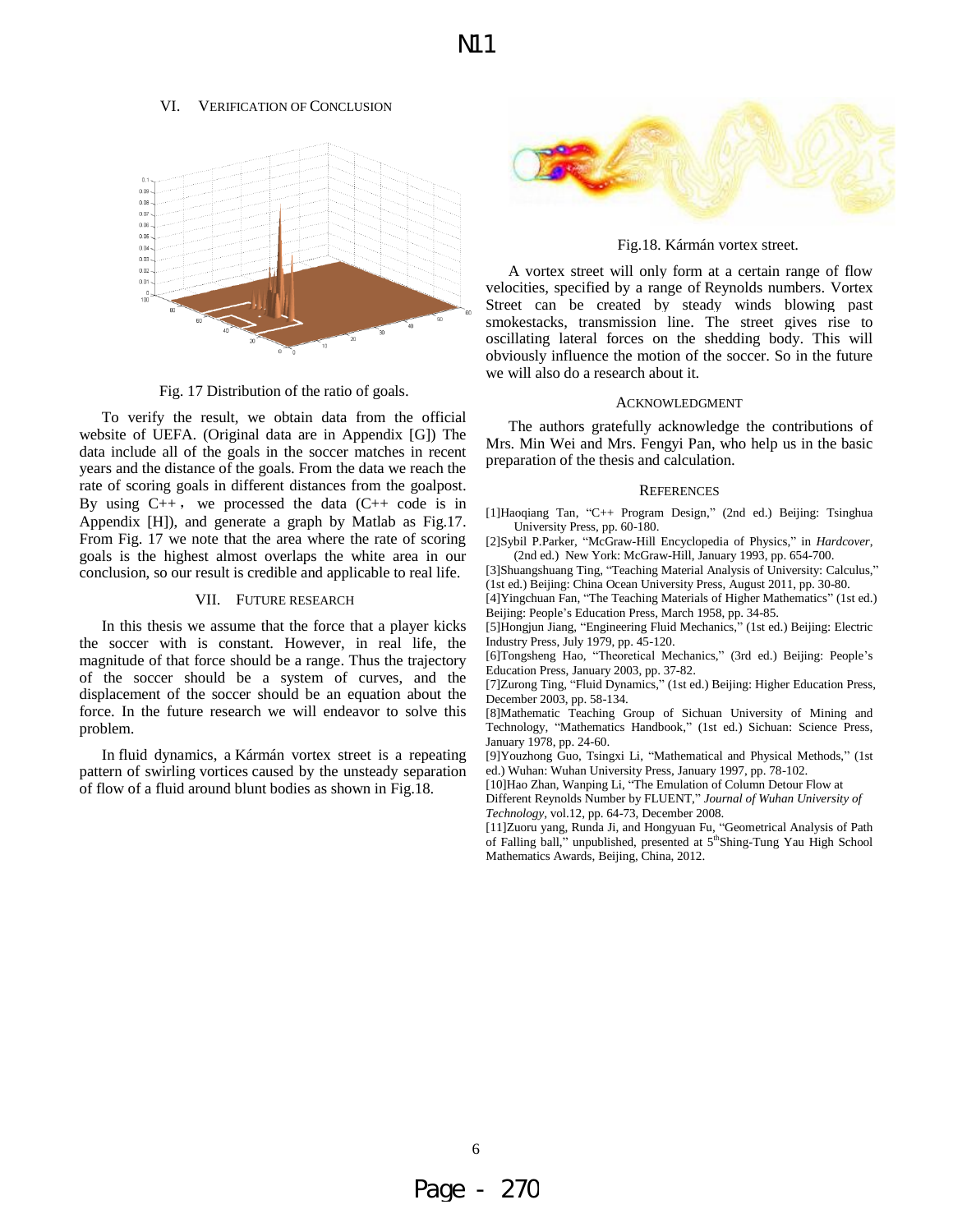# APPENDIX

| [A]            |         |    |         |    |         |     |         |     |         |     |         |
|----------------|---------|----|---------|----|---------|-----|---------|-----|---------|-----|---------|
| $\overline{0}$ | 7.52194 | 31 | 30.0877 | 62 | 45.1316 | 93  | 47.6389 | 124 | 32.5951 | 156 | 2.50731 |
| 1              | 7.52194 | 32 | 30.0877 | 63 | 45.1316 | 94  | 47.6389 | 125 | 30.0877 | 157 | 2.50731 |
| $\overline{2}$ | 7.52194 | 33 | 30.0877 | 64 | 45.1316 | 95  | 47.6389 | 126 | 30.0877 | 158 | 2.50731 |
| 3              | 7.52194 | 34 | 27.5804 | 65 | 45.1316 | 96  | 47.6389 | 127 | 27.5804 | 159 | 2.50731 |
| $\overline{4}$ | 7.52194 | 35 | 30.0877 | 66 | 45.1316 | 97  | 47.6389 | 128 | 27.5804 | 160 | 2.50731 |
| 5              | 7.52194 | 36 | 30.0877 | 67 | 45.1316 | 98  | 47.6389 | 129 | 25.0731 | 161 | 2.50731 |
| 6              | 7.52194 | 37 | 30.0877 | 68 | 45.1316 | 99  | 47.6389 | 130 | 25.0731 | 162 | 2.50731 |
| 7              | 7.52194 | 38 | 32.5951 | 69 | 47.6389 | 100 | 47.6389 | 131 | 22.5658 | 163 | 2.50731 |
| 8              | 10.0292 | 39 | 32.5951 | 70 | 47.6389 | 101 | 47.6389 | 132 | 22.5658 | 164 | 2.50731 |
| 9              | 10.0292 | 40 | 32.5951 | 71 | 47.6389 | 102 | 47.6389 | 133 | 20.0585 | 165 | 2.50731 |
| 10             | 10.0292 | 41 | 32.5951 | 72 | 47.6389 | 103 | 47.6389 | 134 | 20.0585 | 166 | 2.50731 |
| 11             | 12.5366 | 42 | 35.1024 | 73 | 47.6389 | 104 | 47.6389 | 135 | 17.5512 | 167 | 2.50731 |
| 12             | 12.5366 | 43 | 35.1024 | 74 | 47.6389 | 105 | 47.6389 | 136 | 17.5512 | 168 | 2.50731 |
| 13             | 15.0439 | 44 | 35.1024 | 75 | 47.6389 | 106 | 47.6389 | 137 | 15.0439 | 169 | 2.50731 |
| 14             | 15.0439 | 45 | 35.1024 | 76 | 47.6389 | 107 | 47.6389 | 138 | 15.0439 | 170 | 2.50731 |
| 15             | 15.0439 | 46 | 37.6097 | 77 | 47.6389 | 108 | 47.6389 | 140 | 5.01462 | 171 | 2.50731 |
| 16             | 17.5512 | 47 | 37.6097 | 78 | 47.6389 | 109 | 47.6389 | 141 | 5.01462 | 172 | 2.50731 |
| 17             | 17.5512 | 48 | 37.6097 | 79 | 47.6389 | 110 | 45.1316 | 142 | 5.01462 | 173 | 2.50731 |
| 18             | 17.5512 | 49 | 37.6097 | 80 | 47.6389 | 111 | 42.6243 | 143 | 5.01462 | 174 | 2.50731 |
| 19             | 17.5512 | 50 | 37.6097 | 81 | 47.6389 | 112 | 42.6243 | 144 | 5.01462 | 175 | 2.50731 |
| 20             | 17.5512 | 51 | 37.6097 | 82 | 47.6389 | 113 | 42.6243 | 145 | 5.01462 | 176 | 2.50731 |
| 21             | 17.5512 | 52 | 40.117  | 83 | 47.6389 | 114 | 42.6243 | 146 | 5.01462 | 177 | 2.50731 |
| 22             | 20.0585 | 53 | 40.117  | 84 | 47.6389 | 115 | 40.117  | 147 | 5.01462 | 178 | 2.50731 |
| 23             | 20.0585 | 54 | 40.117  | 85 | 47.6389 | 116 | 40.117  | 148 | 5.01462 | 179 | 2.50731 |
| 24             | 20.0585 | 55 | 40.117  | 86 | 47.6389 | 117 | 37.6097 | 149 | 5.01462 | 180 | 2.50731 |
| 25             | 22.5658 | 56 | 40.117  | 87 | 47.6389 | 118 | 37.6097 | 150 | 5.01462 |     |         |
| 26             | 22.5658 | 57 | 42.6243 | 88 | 47.6389 | 119 | 37.6097 | 151 | 5.01462 |     |         |
| 27             | 22.5658 | 58 | 42.6243 | 89 | 47.6389 | 120 | 37.6097 | 152 | 5.01462 |     |         |
| 28             | 25.0731 | 59 | 42.6243 | 90 | 47.6389 | 121 | 35.1024 | 153 | 2.50731 |     |         |
| 29             | 25.0731 | 60 | 42.6243 | 91 | 47.6389 | 122 | 35.1024 | 154 | 2.50731 |     |         |
| 30             | 25.0731 | 61 | 42.6243 | 92 | 47.6389 | 123 | 35.1024 | 155 | 2.50731 |     |         |

# **[B]**

#include <cstdlib>

#include <fstream>

using namespace std;

ifstream fin("v20-thea.in");

ofstream fout("Cp.out");

int main(int argc, char \*argv[])

# {

double a[185][2];

int i,j;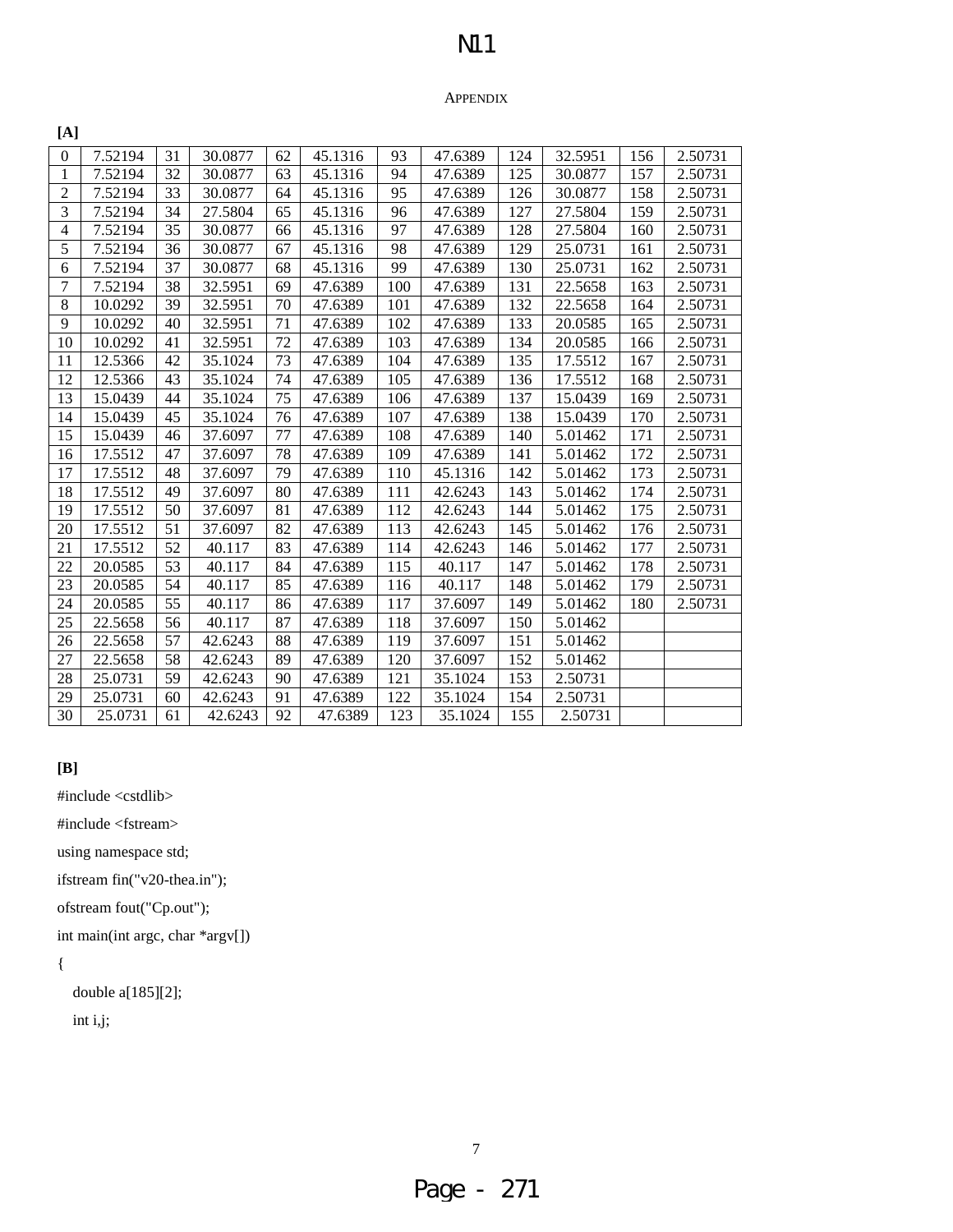```
for(i=0;i<=180;i++) { 
  for(j=0;j<2;j++) fin>>a[i][j];
    } 
 for(i=0;i<180;i++) 
   { 
      a[i][1]=1-(a[i][1]/20)*(a[i][1]/20); 
   } 
  for(i=0;i<180;i++) 
   { 
  for (j=0; j<2; j++) fout << a[i][j] << " ";
  fout <<<</a>endl;
    } 
 return 0;
```

```
}
```
 $[C]$ 

| ιU             |          |    |            |     |            |     |          |
|----------------|----------|----|------------|-----|------------|-----|----------|
| $\theta$       | 0.858551 | 45 | $-2.08044$ | 90  | $-4.67367$ | 135 | 0.22989  |
| $\mathbf{1}$   | 0.858551 | 46 | $-2.53622$ | 91  | $-4.67367$ | 136 | 0.22989  |
| $\overline{2}$ | 0.858551 | 47 | $-2.53622$ | 92  | $-4.67367$ | 137 | 0.434205 |
| 3              | 0.858551 | 48 | $-2.53622$ | 93  | $-4.67367$ | 138 | 0.434205 |
| $\overline{4}$ | 0.858551 | 49 | $-2.53622$ | 94  | $-4.67367$ | 140 | 0.937134 |
| 5              | 0.858551 | 50 | $-2.53622$ | 95  | $-4.67367$ | 141 | 0.937134 |
| 6              | 0.858551 | 51 | $-2.53622$ | 96  | $-4.67367$ | 142 | 0.937134 |
| 7              | 0.858551 | 52 | $-3.02343$ | 97  | -4.67367   | 143 | 0.937134 |
| 8              | 0.748536 | 53 | $-3.02343$ | 98  | $-4.67367$ | 144 | 0.937134 |
| 9              | 0.748536 | 54 | $-3.02343$ | 99  | $-4.67367$ | 145 | 0.937134 |
| 10             | 0.748536 | 55 | $-3.02343$ | 100 | $-4.67367$ | 146 | 0.937134 |
| 11             | 0.607087 | 56 | $-3.02343$ | 101 | $-4.67367$ | 147 | 0.937134 |
| 12             | 0.607087 | 57 | $-3.54208$ | 102 | -4.67367   | 148 | 0.937134 |
| 13             | 0.434205 | 58 | $-3.54208$ | 103 | $-4.67367$ | 149 | 0.937134 |
| 14             | 0.434205 | 59 | $-3.54208$ | 104 | $-4.67367$ | 150 | 0.937134 |
| 15             | 0.434205 | 60 | $-3.54208$ | 105 | -4.67367   | 151 | 0.937134 |
| 16             | 0.22989  | 61 | $-3.54208$ | 106 | $-4.67367$ | 152 | 0.937134 |
| 17             | 0.22989  | 62 | $-4.09216$ | 107 | $-4.67367$ | 153 | 0.984283 |
| 18             | 0.22989  | 63 | $-4.09216$ | 108 | $-4.67367$ | 154 | 0.984283 |
| 19             | 0.22989  | 64 | $-4.09216$ | 109 | $-4.67367$ | 155 | 0.984283 |
| 20             | 0.22989  | 65 | $-4.09216$ | 110 | $-4.09216$ | 156 | 0.984283 |
| 21             | 0.22989  | 66 | $-4.09216$ | 111 | $-3.54208$ | 157 | 0.984283 |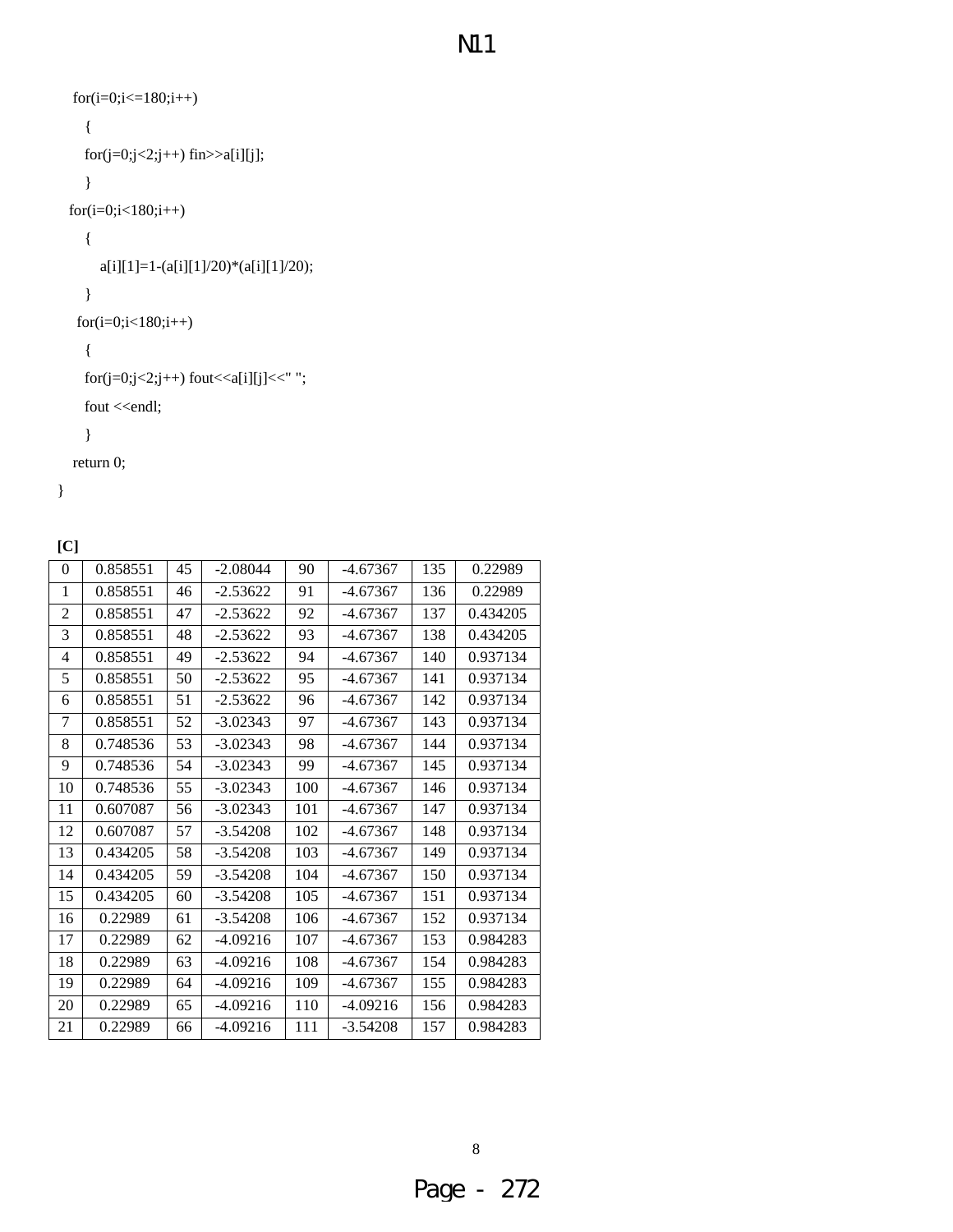| 22 | $-0.00586$ | 67 | $-4.09216$ | 112 | $-3.54208$ | 158 | 0.984283 |
|----|------------|----|------------|-----|------------|-----|----------|
| 23 | $-0.00586$ | 68 | $-4.09216$ | 113 | $-3.54208$ | 159 | 0.984283 |
| 24 | $-0.00586$ | 69 | $-4.67367$ | 114 | $-3.54208$ | 160 | 0.984283 |
| 25 | $-0.27304$ | 70 | $-4.67367$ | 115 | $-3.02343$ | 161 | 0.984283 |
| 26 | $-0.27304$ | 71 | $-4.67367$ | 116 | $-3.02343$ | 162 | 0.984283 |
| 27 | $-0.27304$ | 72 | $-4.67367$ | 117 | $-2.53622$ | 163 | 0.984283 |
| 28 | $-0.57165$ | 73 | $-4.67367$ | 118 | $-2.53622$ | 164 | 0.984283 |
| 29 | $-0.57165$ | 74 | $-4.67367$ | 119 | $-2.53622$ | 165 | 0.984283 |
| 30 | $-0.57165$ | 75 | $-4.67367$ | 120 | $-2.53622$ | 166 | 0.984283 |
| 31 | $-1.26318$ | 76 | $-4.67367$ | 121 | $-2.08044$ | 167 | 0.984283 |
| 32 | $-1.26318$ | 77 | $-4.67367$ | 122 | $-2.08044$ | 168 | 0.984283 |
| 33 | $-1.26318$ | 78 | $-4.67367$ | 123 | $-2.08044$ | 169 | 0.984283 |
| 34 | $-0.9017$  | 79 | $-4.67367$ | 124 | $-1.65609$ | 170 | 0.984283 |
| 35 | $-1.26318$ | 80 | $-4.67367$ | 125 | $-1.26318$ | 171 | 0.984283 |
| 36 | $-1.26318$ | 81 | $-4.67367$ | 126 | $-1.26318$ | 172 | 0.984283 |
| 37 | $-1.26318$ | 82 | $-4.67367$ | 127 | $-0.9017$  | 173 | 0.984283 |
| 38 | $-1.65609$ | 83 | $-4.67367$ | 128 | $-0.9017$  | 174 | 0.984283 |
| 39 | $-1.65609$ | 84 | $-4.67367$ | 129 | $-0.57165$ | 175 | 0.984283 |
| 40 | $-1.65609$ | 85 | $-4.67367$ | 130 | $-0.57165$ | 176 | 0.984283 |
| 41 | $-1.65609$ | 86 | $-4.67367$ | 131 | $-0.27304$ | 177 | 0.984283 |
| 42 | $-2.08044$ | 87 | $-4.67367$ | 132 | $-0.27304$ | 178 | 0.984283 |
| 43 | $-2.08044$ | 88 | $-4.67367$ | 133 | $-0.00586$ | 179 | 0.984283 |
| 44 | $-2.08044$ | 89 | $-4.67367$ | 134 | $-0.00586$ | 180 | 0.984283 |

# **[D]**

#include <cstdlib>

#include <fstream>

#include <math.h>

using namespace std;

ifstream fin("Cp.in");

ofstream fout("sigema.out");

int main(int argc, char \*argv[])

{ long double a[181][2];

int i,j;

double r;

long double s=0;

for(i=0;i<180;i++)

```
 {
```
for(j=0;j<2;j++) fin>>a[i][j];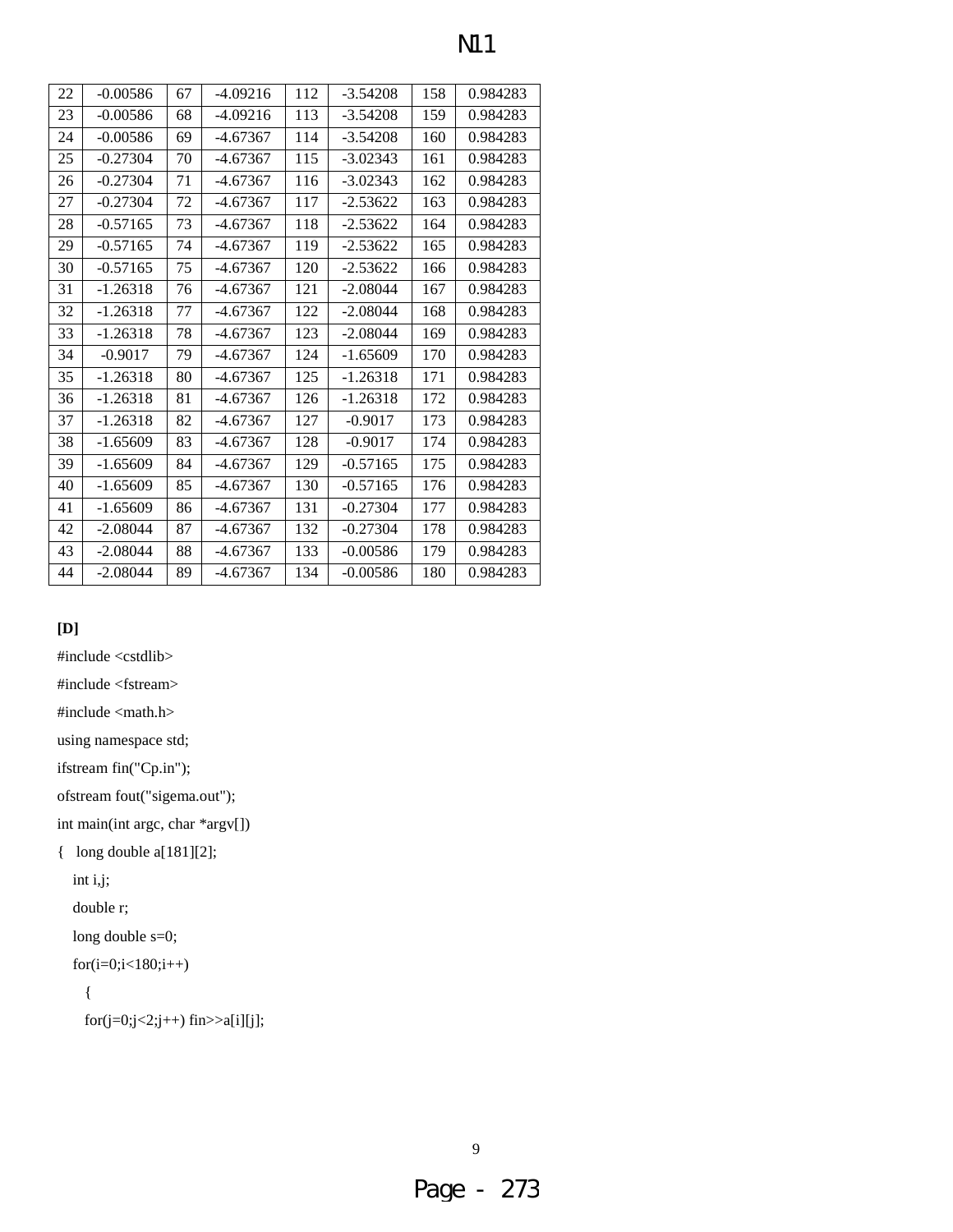```
N11
```

```
 } 
     for(r=0;r<0.15;r=r+0.0001) 
       { 
       for(i=0;i<180;i++) 
         { 
s=s+sin(i*3.1415926/180)*sqrt(1-a[i][1])*(3.1415926/180)*r*0.0001; } 
     fout<<<s<<endl;
      } 
   return 0;
```
# }

# **[E]**

#include <cstdlib>

#include <fstream>

#include <math.h>

using namespace std;

ofstream fout("x.out");

int main(int argc, char \*argv[])

{

int i,m;

double a,b;

double v[500][3];

double a1[500][3];

double a2[500][3];

double x[500][3];

double t=0.01;

v[0][0]=0;

v[0][1]=17.32;

v[0][2]=10;

x[0][0]=0;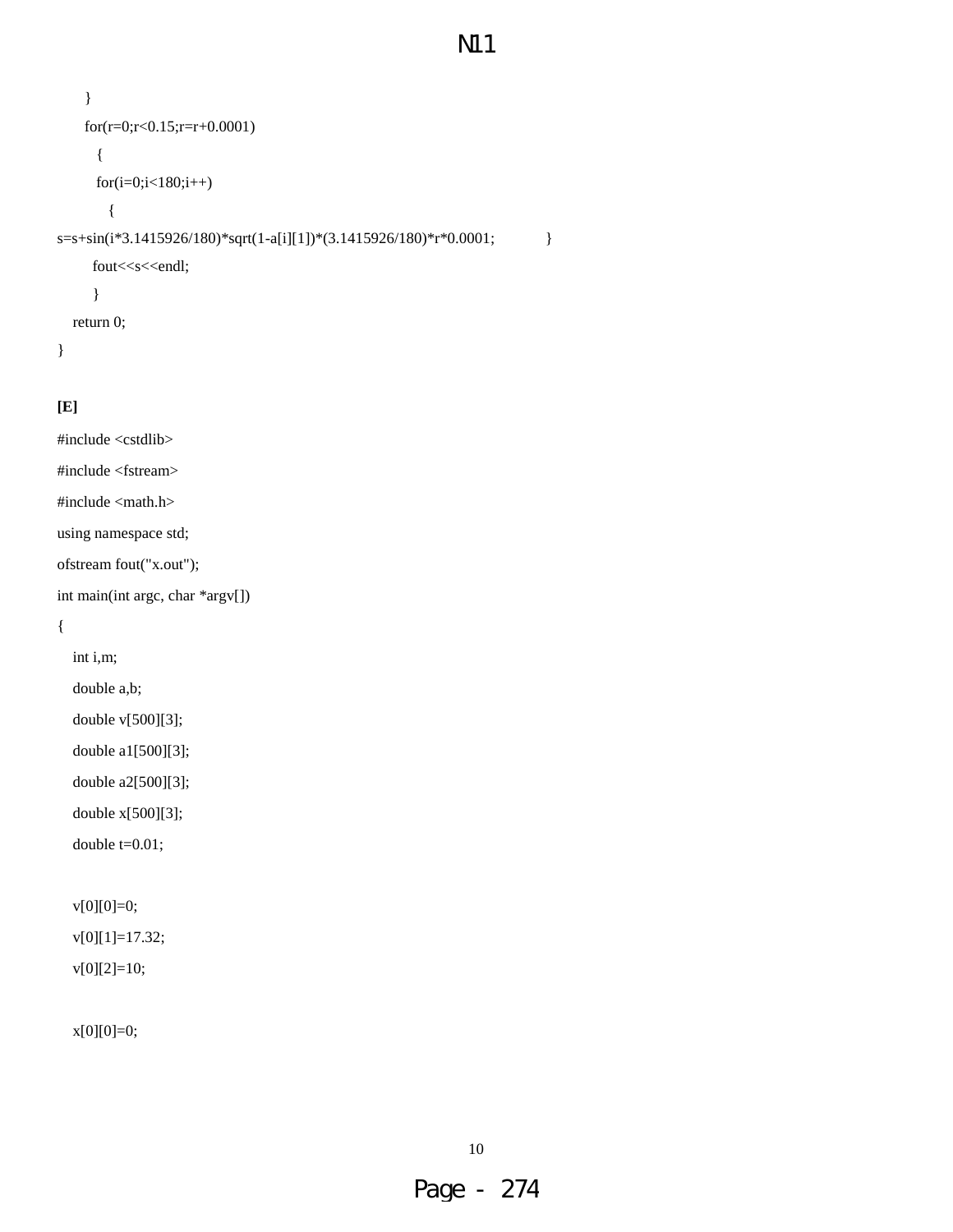```
N11
```

```
 x[0][1]=0; 
 x[0][2]=0; 
for(i=0;i<500;i++)
```

```
 {
```
 $a\!\!=\!\!0.020^*\!(v[i][0]*\!v[i][0]+\!v[i][1]*\!v[i][1]+\!v[i][2]*\!v[i][2]);\\$  $a1[i][0]=a*(-v[i][0])/sqrt(v[i][0]*v[i][0]+v[i][1]*v[i][1]+v[i][2]*v[i][2]);$ a1[i][1]=a\*(-v[i][1])/sqrt(v[i][0]\*v[i][0]+v[i][1]\*v[i][1]+v[i][2]\*v[i][2]);  $a1[i][2]=a*(-v[i][2])/sqrt(v[i][0]*v[i][0]+v[i][1]*v[i][1]+v[i][2]*v[i][2]);$ 

```
 b=0.632*sqrt(v[i][0]*v[i][0]+v[i][1]*v[i][1]+v[i][2]*v[i][2]); 
a2[i][0]=b*(v[i][1])/sqrt(v[i][0]*v[i][0]+v[i][1]*v[i][1]);a2[i][1]=b*(-v[i][0])/sqrt(v[i][0]*v[i][0]+v[i][1]*v[i][1]); a2[i][2]=0;
```

```
 v[i+1][0]=v[i][0]+(a2[i][0]+a1[i][0])*t; 
v[i+1][1]=v[i][1]+(a2[i][1]+a1[i][1])^*t; v[i+1][2]=v[i][2]+(a2[i][2]+a1[i][2]-9.8)*t;
```

```
x[i+1][0]=x[i][0]+v[i][0]*t;x[i+1][1]=x[i][1]+v[i][1]*t;x[i+1][2]=x[i][2]+v[i][2]*t;if(x[i+1][2]<0)//ensure z>0
     { 
     m=i; 
    break; 
     } 
    } 
for(i=0;i<m;i++) fout<<x[i][0]<<" "<<x[i][1]<<" "<<x[i][2]<<" "<<endl;
 return 0;
```
}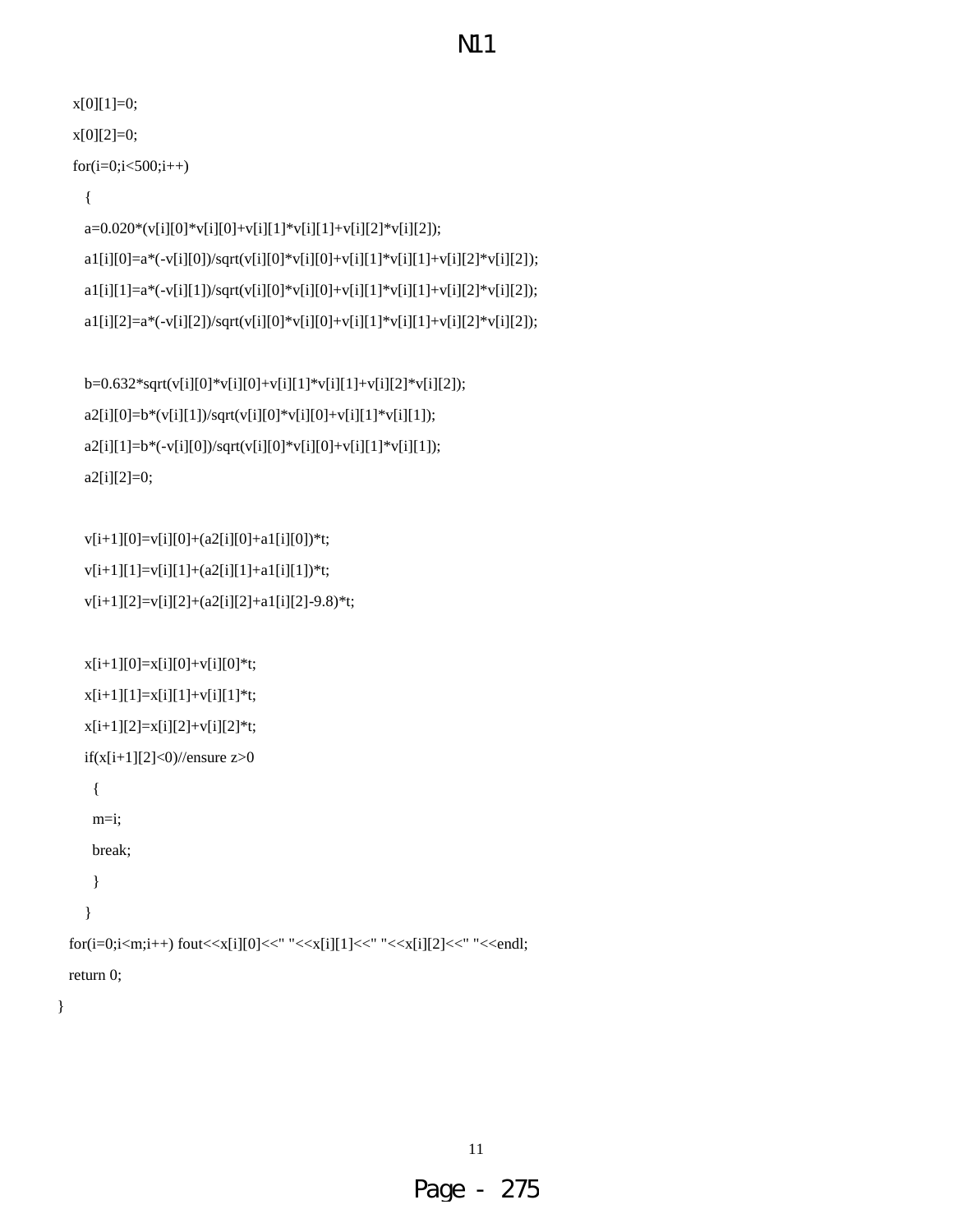| X            | Y                | Z                | X       | Y       | Z       |
|--------------|------------------|------------------|---------|---------|---------|
|              |                  |                  |         |         |         |
| $\mathbf{0}$ | $\boldsymbol{0}$ | $\boldsymbol{0}$ | 4.03179 | 13.0121 | 4.16217 |
| 0            | 0.1732           | 0.1              | 4.10715 | 13.1173 | 4.15677 |
| 0.001264     | 0.345707         | 0.19862          | 4.18299 | 13.2218 | 4.1504  |
| 0.003779     | 0.51752          | 0.295868         | 4.25929 | 13.3255 | 4.14306 |
| 0.007531     | 0.688635         | 0.391752         | 4.33604 | 13.4285 | 4.13477 |
| 0.012509     | 0.859052         | 0.48628          | 4.41326 | 13.5307 | 4.12552 |
| 0.018698     | 1.02877          | 0.579459         | 4.49092 | 13.6322 | 4.11531 |
| 0.026087     | 1.19778          | 0.671298         | 4.56902 | 13.7329 | 4.10414 |
| 0.034663     | 1.36609          | 0.761802         | 4.64757 | 13.8328 | 4.09203 |
| 0.044414     | 1.5337           | 0.850981         | 4.72655 | 13.932  | 4.07897 |
| 0.055327     | 1.7006           | 0.93884          | 4.80596 | 14.0305 | 4.06496 |
| 0.06739      | 1.86679          | 1.02539          | 4.88579 | 14.1282 | 4.05    |
| 0.080591     | 2.03227          | 1.11063          | 4.96604 | 14.2251 | 4.0341  |
| 0.094919     | 2.19704          | 1.19457          | 5.0467  | 14.3213 | 4.01727 |
| 0.110361     | 2.36109          | 1.27723          | 5.12778 | 14.4167 | 3.99949 |
| 0.126907     | 2.52443          | 1.3586           | 5.20926 | 14.5114 | 3.98079 |
| 0.144544     | 2.68706          | 1.43869          | 5.29113 | 14.6053 | 3.96114 |
| 0.163261     | 2.84897          | 1.5175           | 5.3734  | 14.6984 | 3.94057 |
| 0.183047     | 3.01016          | 1.59506          | 5.45606 | 14.7908 | 3.91907 |
| 0.20389      | 3.17063          | 1.67135          | 5.53911 | 14.8824 | 3.89665 |
| 0.22578      | 3.33039          | 1.74639          | 5.62253 | 14.9733 | 3.8733  |
| 0.248707     | 3.48942          | 1.82018          | 5.70633 | 15.0634 | 3.84903 |
| 0.272658     | 3.64773          | 1.89274          | 5.7905  | 15.1527 | 3.82384 |
| 0.297623     | 3.80532          | 1.96405          | 5.87504 | 15.2413 | 3.79773 |
| 0.323592     | 3.96218          | 2.03414          | 5.95994 | 15.329  | 3.77071 |
| 0.350554     | 4.11832          | 2.10301          | 6.04519 | 15.4161 | 3.74277 |
| 0.378499     | 4.27374          | 2.17066          | 6.13079 | 15.5023 | 3.71393 |
| 0.407416     | 4.42843          | 2.23709          | 6.21674 | 15.5878 | 3.68418 |
| 0.437296     | 4.58239          | 2.30232          | 6.30303 | 15.6725 | 3.65352 |
| 0.468128     | 4.73562          | 2.36634          | 6.38966 | 15.7564 | 3.62196 |
| 0.499903     | 4.88813          | 2.42917          | 6.47662 | 15.8396 | 3.58949 |
| 0.53261      | 5.03991          | 2.49081          | 6.56391 | 15.922  | 3.55613 |
| 0.56624      | 5.19095          | 2.55126          | 6.65152 | 16.0036 | 3.52187 |
| 0.600783     | 5.34127          | 2.61054          | 6.73945 | 16.0844 | 3.48672 |
| 0.636229     | 5.49086          | 2.66863          | 6.82769 | 16.1644 | 3.45068 |
| 0.67257      | 5.63971          | 2.72556          | 6.91624 | 16.2437 | 3.41374 |
| 0.709796     | 5.78784          | 2.78132          | 7.0051  | 16.3222 | 3.37591 |
| 0.747897     | 5.93523          | 2.83591          | 7.09425 | 16.3999 | 3.3372  |
| 0.786864     | 6.08189          | 2.88935          | 7.1837  | 16.4768 | 3.29761 |
| 0.826689     | 6.22781          | 2.94164          | 7.27344 | 16.5529 | 3.25714 |
| 0.867362     | 6.37301          | 2.99278          | 7.36347 | 16.6282 | 3.21578 |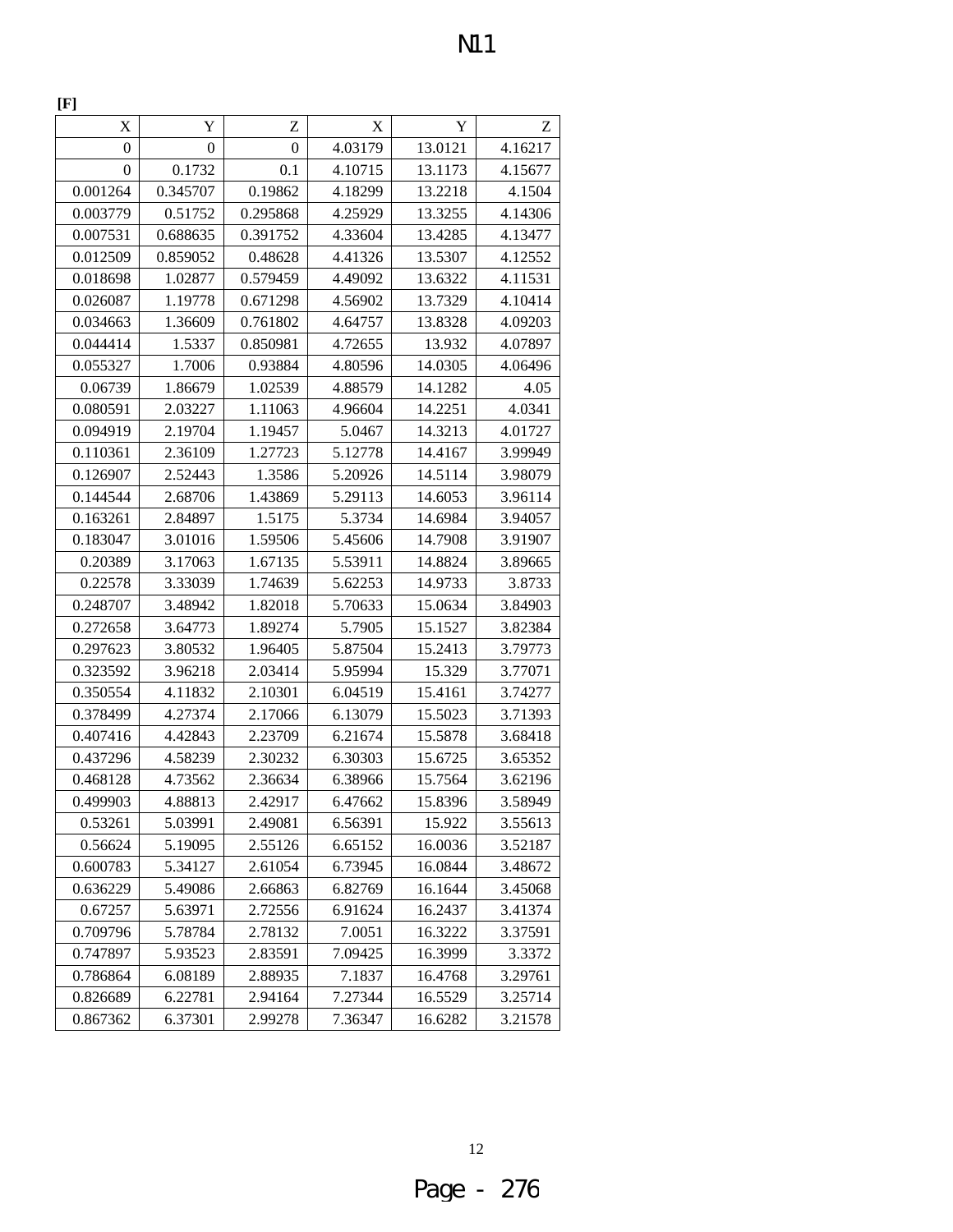| 0.908874 | 6.51747 | 3.04278 | 7.45378 | 16.7028 | 3.17355  |
|----------|---------|---------|---------|---------|----------|
| 0.951218 | 6.66119 | 3.09164 | 7.54436 | 16.7765 | 3.13044  |
| 0.994383 | 6.80418 | 3.13937 | 7.63521 | 16.8495 | 3.08646  |
| 1.03836  | 6.94644 | 3.18597 | 7.72633 | 16.9216 | 3.04162  |
| 1.08314  | 7.08796 | 3.23144 | 7.81771 | 16.993  | 2.9959   |
| 1.12872  | 7.22874 | 3.27579 | 7.90935 | 17.0636 | 2.94931  |
| 1.17509  | 7.36879 | 3.31902 | 8.00124 | 17.1333 | 2.90187  |
| 1.22224  | 7.50811 | 3.36114 | 8.09338 | 17.2023 | 2.85356  |
| 1.27016  | 7.64668 | 3.40215 | 8.18576 | 17.2704 | 2.80439  |
| 1.31884  | 7.78452 | 3.44206 | 8.27838 | 17.3378 | 2.75436  |
| 1.36828  | 7.92163 | 3.48086 | 8.37123 | 17.4043 | 2.70348  |
| 1.41846  | 8.058   | 3.51857 | 8.46431 | 17.4701 | 2.65175  |
| 1.46939  | 8.19363 | 3.55519 | 8.55762 | 17.535  | 2.59916  |
| 1.52105  | 8.32852 | 3.59071 | 8.65114 | 17.5991 | 2.54573  |
| 1.57343  | 8.46267 | 3.62515 | 8.74487 | 17.6624 | 2.49145  |
| 1.62653  | 8.59609 | 3.65851 | 8.83882 | 17.7249 | 2.43633  |
| 1.68033  | 8.72877 | 3.69079 | 8.93296 | 17.7865 | 2.38037  |
| 1.73484  | 8.86071 | 3.722   | 9.02731 | 17.8474 | 2.32357  |
| 1.79005  | 8.99192 | 3.75213 | 9.12185 | 17.9074 | 2.26593  |
| 1.84594  | 9.12238 | 3.7812  | 9.21658 | 17.9666 | 2.20745  |
| 1.90251  | 9.25211 | 3.8092  | 9.31149 | 18.025  | 2.14814  |
| 1.95975  | 9.38109 | 3.83614 | 9.40658 | 18.0825 | 2.08801  |
| 2.01766  | 9.50934 | 3.86202 | 9.50184 | 18.1393 | 2.02704  |
| 2.07622  | 9.63685 | 3.88685 | 9.59727 | 18.1951 | 1.96525  |
| 2.13544  | 9.76362 | 3.91063 | 9.69287 | 18.2502 | 1.90263  |
| 2.1953   | 9.88965 | 3.93336 | 9.78862 | 18.3044 | 1.8392   |
| 2.2558   | 10.0149 | 3.95505 | 9.88452 | 18.3578 | 1.77494  |
| 2.31693  | 10.1395 | 3.9757  | 9.98057 | 18.4104 | 1.70987  |
| 2.37869  | 10.2633 | 3.9953  | 10.0768 | 18.4621 | 1.64399  |
| 2.44106  | 10.3864 | 4.01388 | 10.1731 | 18.5129 | 1.57729  |
| 2.50405  | 10.5087 | 4.03142 | 10.2696 | 18.5629 | 1.50978  |
| 2.56763  | 10.6303 | 4.04793 | 10.3661 | 18.6121 | 1.44147  |
| 2.63182  | 10.7511 | 4.06342 | 10.4628 | 18.6605 | 1.37235  |
| 2.6966   | 10.8713 | 4.07788 | 10.5597 | 18.7079 | 1.30242  |
| 2.76197  | 10.9906 | 4.09133 | 10.6566 | 18.7546 | 1.2317   |
| 2.82791  | 11.1092 | 4.10376 | 10.7536 | 18.8003 | 1.16018  |
| 2.89443  | 11.2271 | 4.11517 | 10.8507 | 18.8453 | 1.08787  |
| 2.96151  | 11.3443 | 4.12557 | 10.948  | 18.8893 | 1.01476  |
| 3.02915  | 11.4607 | 4.13497 | 11.0453 | 18.9325 | 0.940857 |
| 3.09735  | 11.5763 | 4.14336 | 11.1427 | 18.9749 | 0.866168 |
| 3.1661   | 11.6912 | 4.15075 | 11.2401 | 19.0163 | 0.790694 |
| 3.23539  | 11.8054 | 4.15713 | 11.3377 | 19.057  | 0.714436 |
| 3.30522  | 11.9188 | 4.16252 | 11.4352 | 19.0967 | 0.637396 |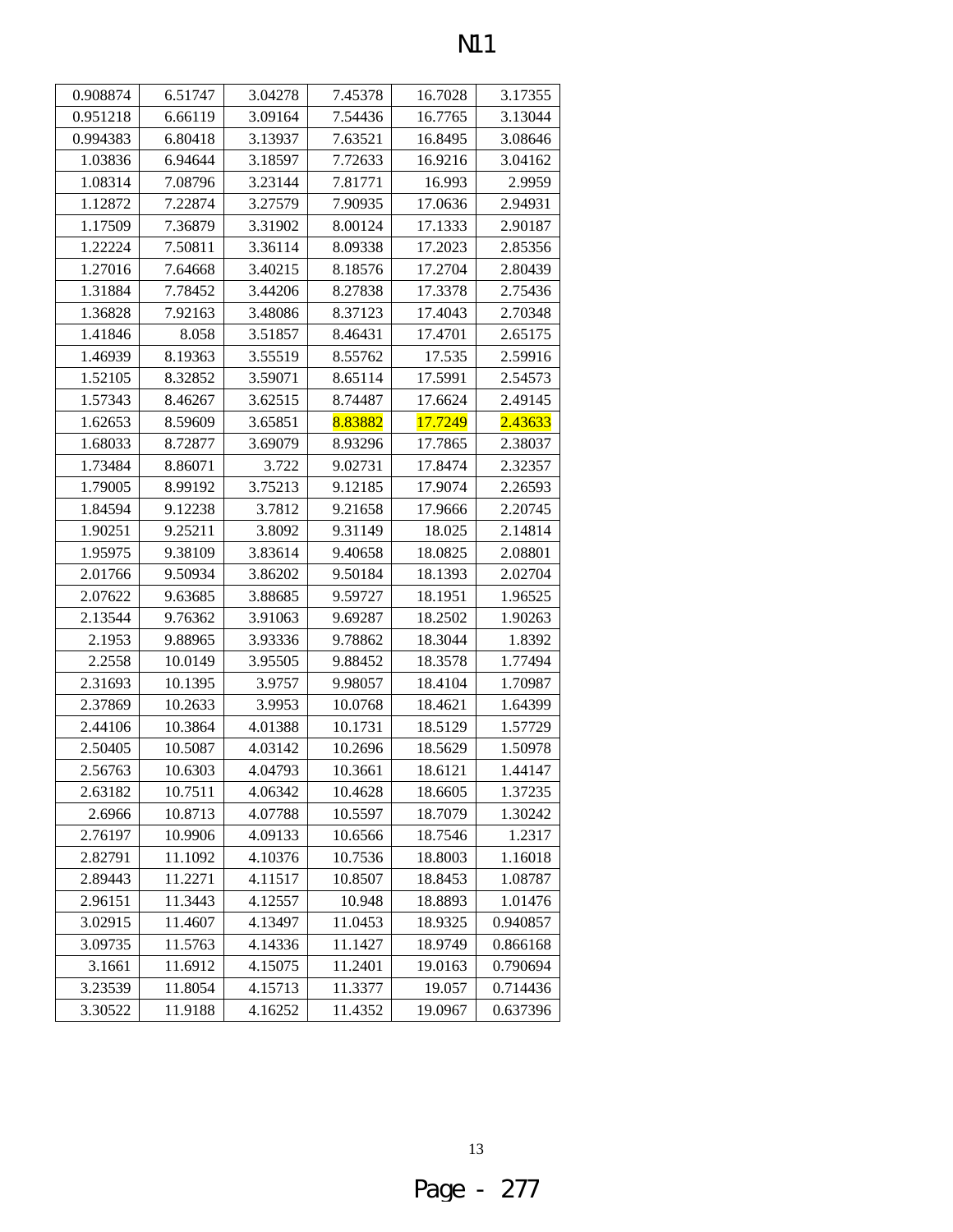| ٧ |
|---|
|   |

| 3.37558 | 12.0315 | 4.16692 | 11.5329 | 19.1356 | 0.559578 |
|---------|---------|---------|---------|---------|----------|
| 3.44647 | 12.1435 | 4.17032 | 11.6306 | 19.1736 | 0.480983 |
| 3.51787 | 12.2546 | 4.17274 | 11.7283 | 19.2108 | 0.401615 |
| 3.58979 | 12.3651 | 4.17417 | 11.8261 | 19.247  | 0.321474 |
| 3.66222 | 12.4748 | 4.17461 | 11.9239 | 19.2824 | 0.240565 |
| 3.73515 | 12.5838 | 4.17408 | 12.0218 | 19.3169 | 0.158888 |
| 3.80858 | 12.692  | 4.17256 |         |         |          |
| 3.8825  | 12.7994 | 4.17007 |         |         |          |
| 3.9569  | 12.9061 | 4.16661 |         |         |          |

**[G]** 

| 17.0 | 52.4 | 17.4 | 44.8 |
|------|------|------|------|
| 16.6 | 53.6 | 17.2 | 44.5 |
| 15.8 | 55.8 | 17.5 | 44.3 |
| 14.7 | 57.1 | 17.1 | 44.2 |
| 17.1 | 51.7 | 17.5 | 43.9 |
| 17.4 | 51.5 | 17.2 | 43.8 |
| 17.4 | 50.9 | 17.1 | 43.4 |
| 17.6 | 49.9 | 17.4 | 43.5 |
| 17.6 | 48.8 | 17.5 | 43.2 |
| 14.7 | 46.9 | 17.4 | 42.7 |
| 15.6 | 46.3 | 17.1 | 42.7 |
| 15.3 | 45.3 | 17.3 | 41.9 |
| 14.6 | 44.5 | 17.3 | 41.6 |
| 14.7 | 43.7 | 17.7 | 39.4 |
| 14.5 | 42.7 | 17.6 | 38.0 |
| 14.8 | 41.7 | 17.5 | 36.4 |
| 14.8 | 40.4 | 17.2 | 35.6 |
| 14.5 | 39.2 | 17.1 | 34.3 |
| 15.4 | 40.1 | 16.7 | 33.8 |
| 15.7 | 41.9 | 16.5 | 32.8 |
| 16.3 | 42.7 | 16.4 | 32.2 |
| 15.2 | 43.3 | 16.0 | 32.0 |
| 15.7 | 43.8 | 15.9 | 31.3 |
| 16.3 | 44.3 | 15.6 | 31.1 |
| 17.2 | 45.0 | 17.8 | 47.6 |

# **[H]**

#include <cstdlib>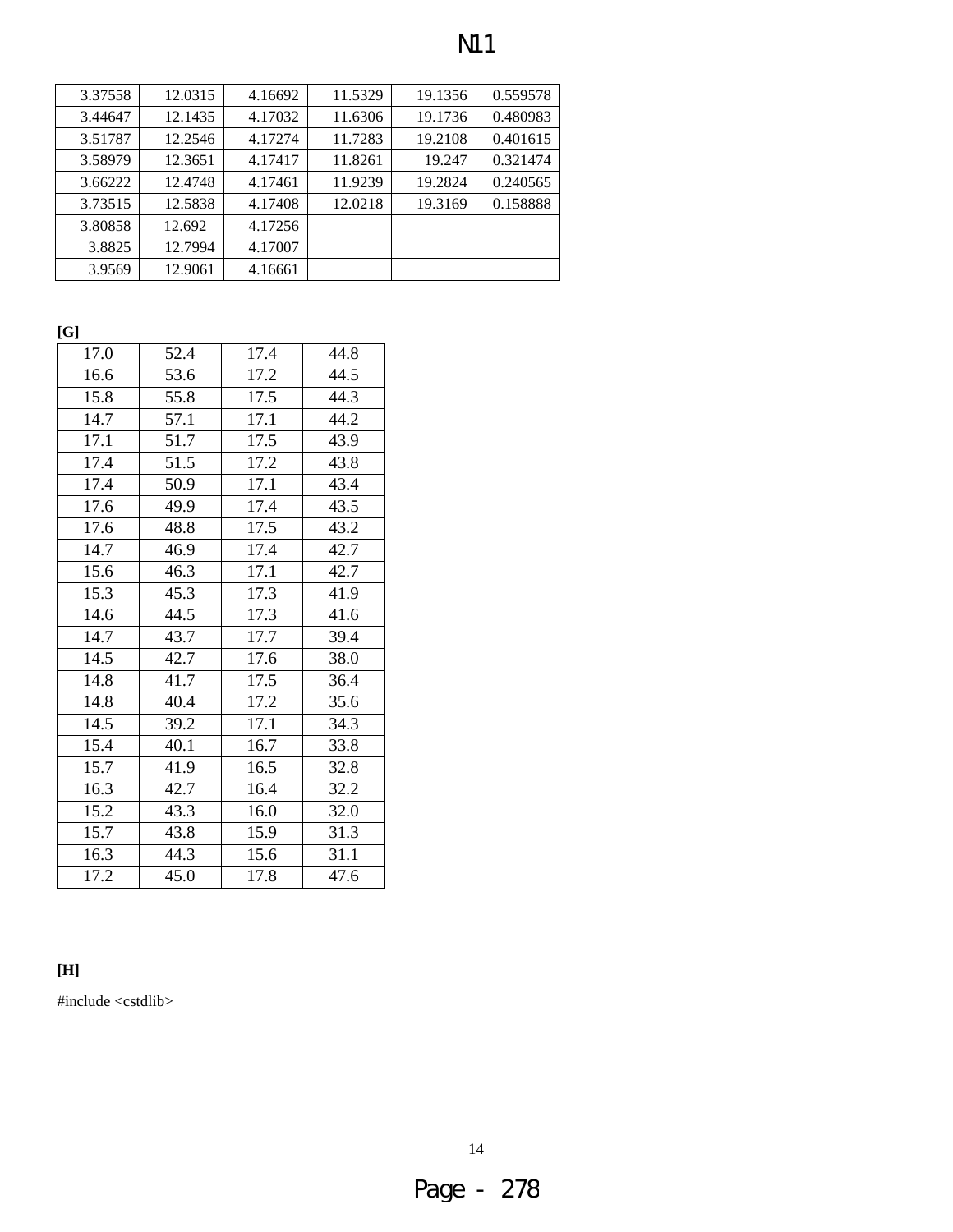#include <fstream>

#include <math.h>

using namespace std;

ifstream fin("02.in");

ofstream fout("02.out");

int main(int argc, char \*argv[])

# {

```
 double a[50],b[50]; 
 int c[60][90]; 
 int i,j,k,n; 
for(i=0;i<50;i++) { 
  fin>>a[i]; 
  fin>>b[i]; 
   } 
  for(i=0;i<60;i++) { 
   for(j=0;j<90;j++) { 
     n=0; 
    for(k=0; k<50; k++) { 
       if(a[k]>i&&a[k]<=(i+1)&&b[k]>j&&b[k]<=(j+1)) n++; 
       } 
     c[i][j]=n; 
      } 
    } 
      for(i=0;i<60;i++) fout << i+0.5 << ";
fout<<endl<<endl;
for(j=0;j<90;j++) fout<<j+0.5<<" ";
```